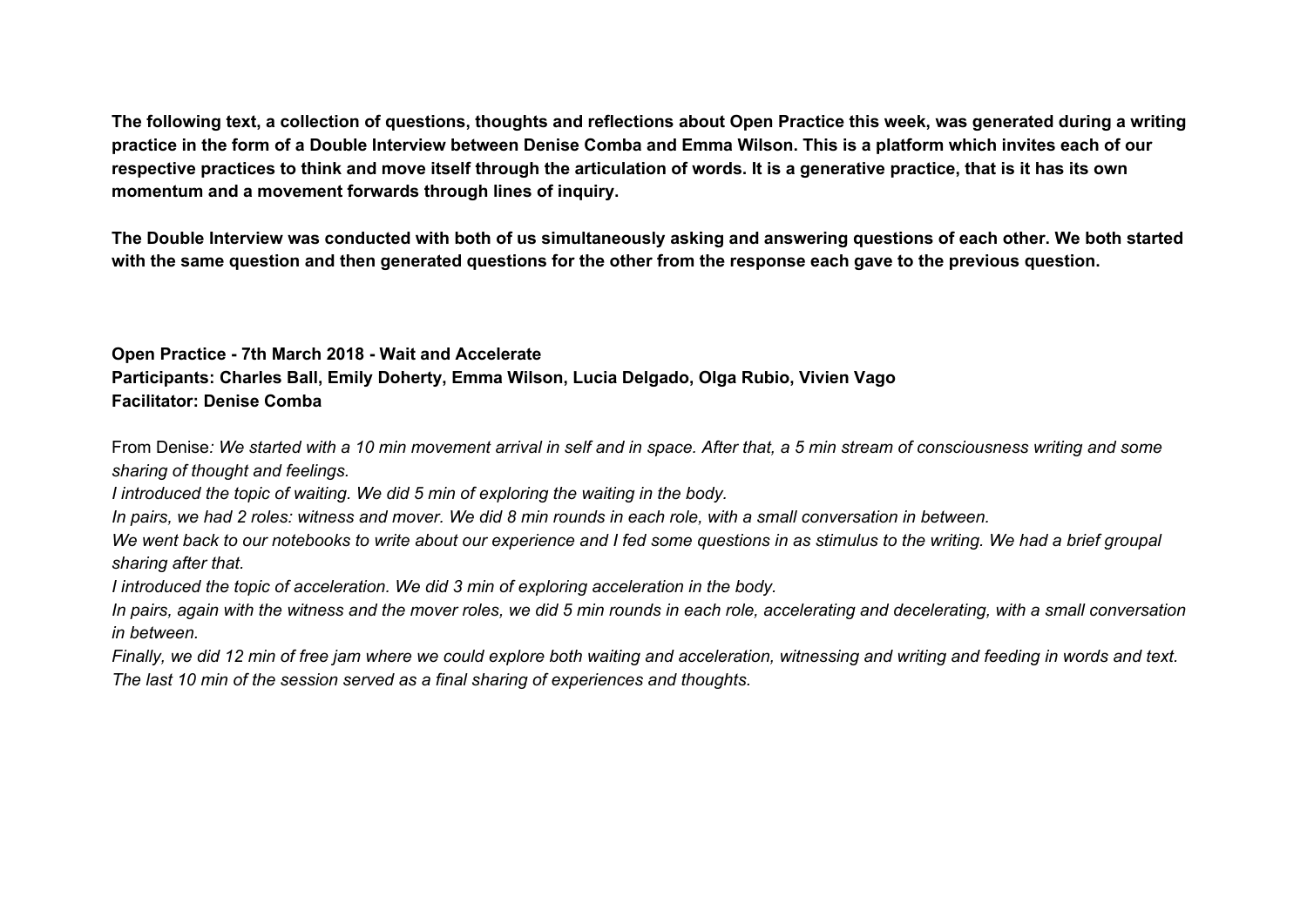**What were some key triggers for reflection for you coming from Open Practice this week?**

### *Denise*

I realised how I usually tend to think of tasks and movement suggestions from an individual point of view, or to be tried on one body only, maybe having external witness to support the action of the individual but without communicating an express intention of connection with other to the participants. Maybe it's because individual and collective is a core question in me that flows deeply underneath what I do most of the time… But it doesn't have necessarily the same presence in others. I struggle in communicating that… and I struggle to imagine tasks that involve an obvious interaction of two bodies… or maybe I never stopped to really think about it… or maybe I'm in doubt because that was ''the subject' of last week's practice by Sandi and I don't wanna 'copy' but the same question was actually in me as well, so how do I find the courage to explore it from my point of view or keeping enriching OP?

### **Why do you feel the desire to imagine tasks that involve an obvious interaction between two bodies?**

Because I feel it's a valuable experience for humans. Because it's not something that comes out of me naturally, so I always tend to find ideas in places I don't go very often. As an internal behaviour, I always try think of things that are foreign to me, that are not part of my deep-rooted inner trees. I like to follow those ideas, things that I

#### *Emma*

The invitation to explore the concept of 'wait' challenged and stimulated my thinking this week. And there was a shift in how I approached this invitation. To begin with I noticed I was generating actions to show waiting, things I do when I am waiting. These included things such as watching others, watching the space, scrolling on Facebook on my phone, pacing, looking out the window, zoning out and being quite still in my body. And then we were invited to enter into this exploration again but this time with a witness. Showing that I was waiting had lost its interest for me and I altered my approach from exploring how to 'show' waiting into a directive that I was tasking myself with. Wait became interpreted a request to delay whatever I am doing in that moment. I chose two actions. The first was to go to the toilet and delay my pissing. I needed to experience the duration of waiting as a physiological activity. The second action was to move from standing to sitting. The completion of this action then was consistently being delayed by directive to wait. I was wondering what this produced in me, in the situation and why it was more interesting to me than 'showing'. I noticed this way mode of engagement required a difference in the way i was using my attention. In the first instance my attention was directed more externally, seeking affirmation in the 'other' that yes I am waiting, can you see i am waiting? In the second instance my attention was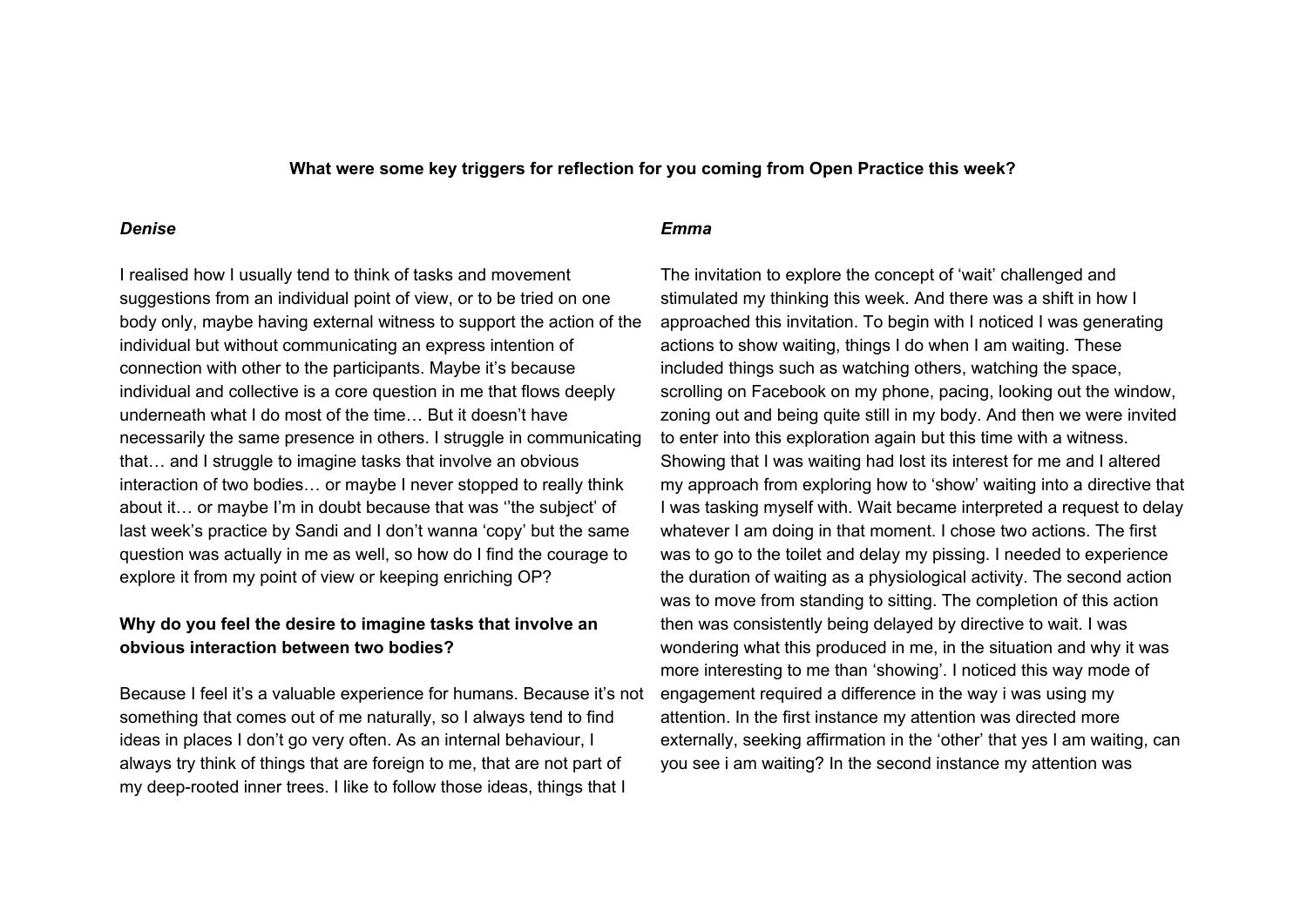haven't explored in my body before and bring them to OP or to any other space of exploration. But returning to the questions, I guess obvious interaction of bodies feels challenging for me. Maybe I think about it more related to partnering work or contact or circus stuff which have always challenged me and which I don't practice since a long time really. Maybe that's why I feel it foreign to my present body. And because also something magical happens when two people dance together… and it strengthens the relations between participants. I feel creating an environment where participants feel close to each other and trust each other is very valuable.

**This feeling close to another, dancing together with another - do you think this is a different way of engaging than what you call partnering work/contact etc? And something that came up this week was waiting in relation to another. How do you think about this?**

I think of it as being different because I would not see it from a technical way, I don't want to facilitate it as technical exercises. I'm more interested in it as something that arises more than something that is imposed because I feel it might be challenging to others. But if I think specifically of the group that came this week to OP, I don't see why not. Maybe it's just a fear in me. A fear of making other people uncomfortable but I know it's silly. A way of engaging physically that I'm interested in is simple, pure, organic. I'm interested in the physical connection that happens through human connection, from a link that happens before the body.

About the second question… I liked that putting the lense of 'waiting' finally showed how there's waiting in everything, if you want to think

directed more internally tracking the duration of the unfolding action, which produced a more focused expression of my attention. So waiting for me in these instances had their own duration. When an action completed then the waiting also completed. The waiting did not extend beyond the action completing itself. Then something else was permitted to happen.

**How do you approach moments of 'losing interest' in a task? What happens in your body and in your mind to make the choices you make during or after that moment?**

Ok this is a great question. And I'm realising now that I did exactly what I'm often encouraging others no to do: to discard and abandon that which is 'not interesting'. One of my mantras has often been 'persist with that you are doing, move into and through the boredom'. But ok, that's what I did this week and now I am wondering why. If I take my mind back to OP I can see that I was very intent on challenging myself to find in each moment, with each choice I was making 'what is at stake', what risk do I need to take in order to find something new and shift my way of thinking and experiencing in that moment. And what was at stake for me? Initially I did feel like I found something that belonged to the realm of the invitation, a way of approaching the task that 'fitted'. But it also felt safe, it felt known, it was an answer that felt easy to me. I wanted to try something that didn't feel so comfortable and required me to consistently question and articulate what I am doing and the choices I am making. There's something else that comes to mind, in those moments of wanting to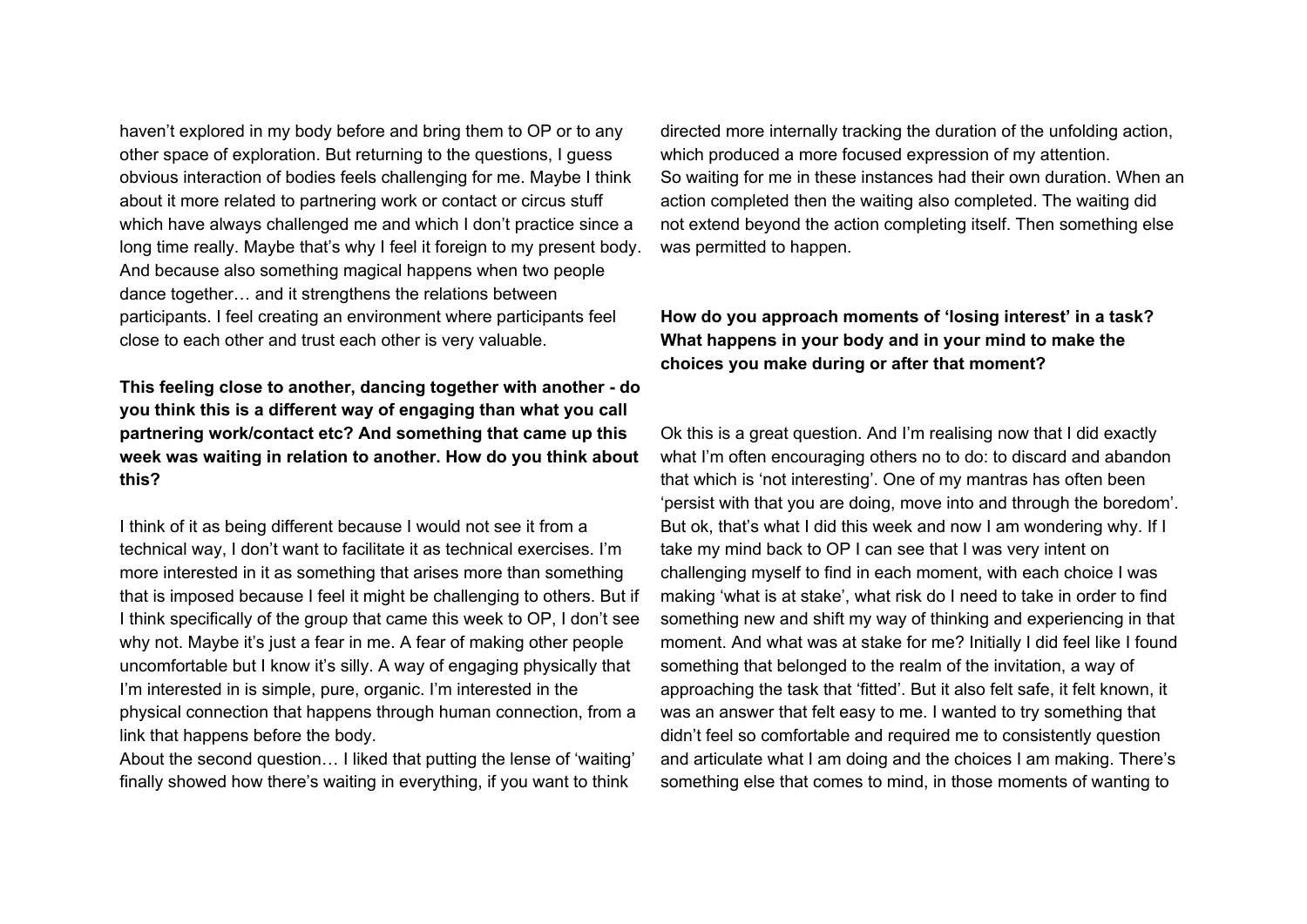about it in that way. It made it feel more real than imagining waiting for an invisible bus or something. Inside I smiled when Emma went to the toilet and the timer went off and she came in much later. I relieved myself of the thought of feeling responsible for her to being present in the common space at the time of a task. I have many of these facilitating related questions….

# **How do you think waiting became visible in what was generated in the practice this week? And was there anything else you wanted to mention that you haven't already?**

I think it had different stages of becoming visible and invisible. In a literal way, it appeared in me as I was imagining that I was waiting for somebody to arrive. So I stayed in my spot and looked around, outside of our space, through the window, as far as I could. I could also see others waiting when the body language showed the waiting, probably from the person reaching back to some memory of waiting for something. Then I also discovered the invisible waiting. The one that happens constantly if we want to look at it in that way: waiting for the timer to go off, waiting to change roles of witness-mover, waiting for the conversations in pairs to quiet down, waiting for someone to make a certain move for me to finish waiting and move on. I say invisible because they were happening underneath the surface of the task.

Something else I want to say… I can't avoid thinking and observing how different I feel when I facilitate and when I participate. I guess it's a normal difference of being and holding the space. I enjoy both. But I recognise that they have different levels of engagement and 'sinking

shift my approach, my way of relating to the proposition, I was wondering how I could activate myself to find this shift. Activating myself or activating the space is something I often think about when wanting to initiate a change of some kind.

### **About activating the self/the space and initiating change… how do you think these two interact with each other?**

I approach each of these quite differently, with different awarenesses and intentions but I think in terms of the way they become visible they may be quite similar. Activating myself usually involves shifting my approach or relationship to what I am doing. Reconceptualising, reframing, rearticulating. The example I gave before of shifting from 'showing' that I am waiting to using 'wait' as a directive towards that which I am doing. Activating the space on the other hand involves generating change in the environment. That maybe with objects, furniture, the act of rearranging physically the space. Or it might mean injecting another kind of dynamic to energetically shift what is going on. Both inject something new, something different in that moment and could potentially have a similar affect. But the mode of approach is quite different.

**What changes do you observe in others and in the space when you do these things (activating, reframing, injecting, etc)? And was there anything else you wanted to mention that you haven't already?**